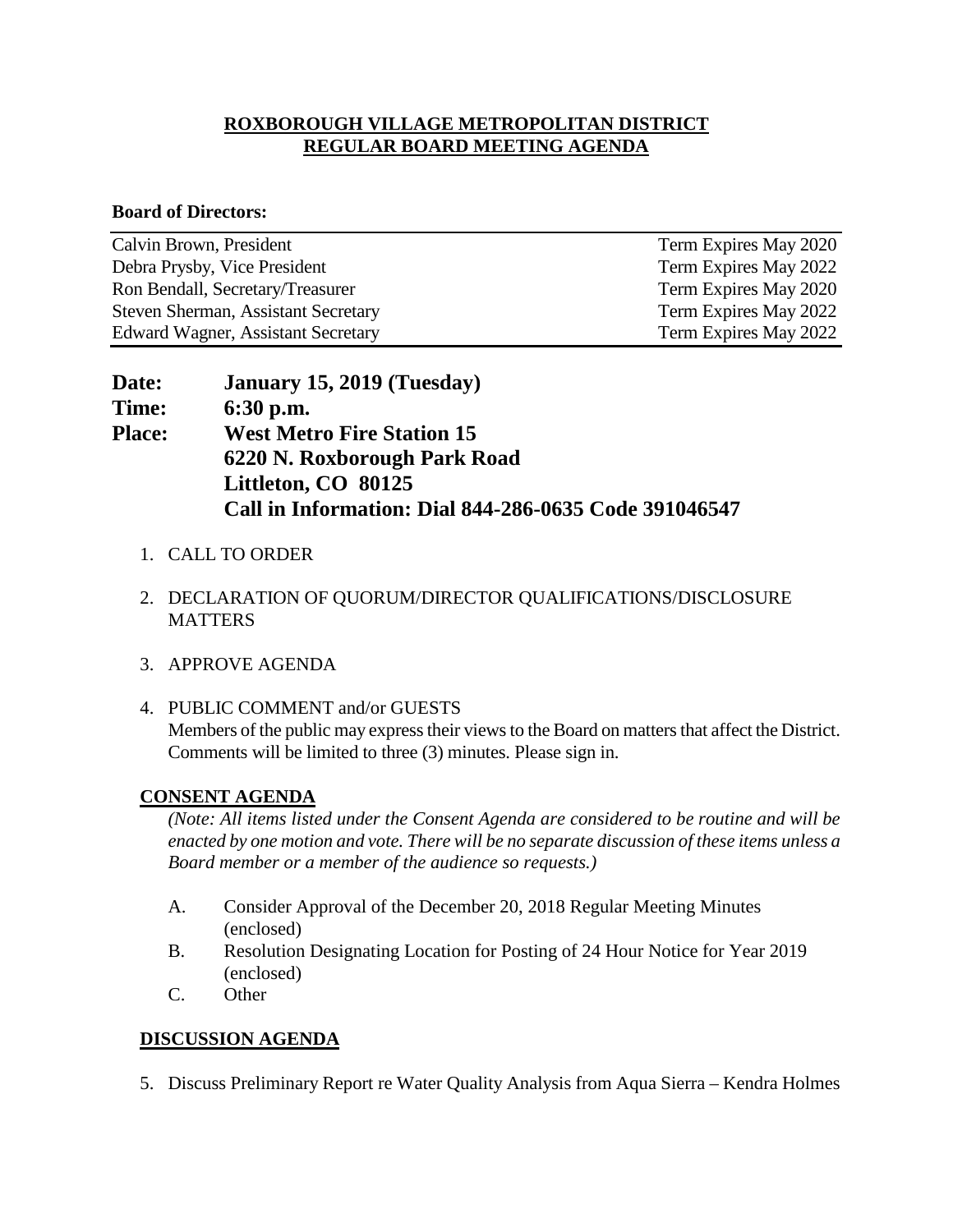Roxborough Village Metropolitan District Agenda – January 15, 2019 Page 2 of 3

- 6. DIRECTOR ITEMS
	- A. Discuss Handyman
	- B. Discuss Fireworks

## 7. MANAGER MATTERS

- A. Website Update
- B. Logo Design
- C. Master Plan Update
- D. Consider Dates for Landscape Tours in Summer
- E. Discuss Email and Reservation Requests from Ed Yeats (enclosed)
- F. Other

## 8. FINANCIAL MATTERS

- A. Review and Accept Cash Position and Property Tax Schedule (enclosed)
- B. Review and Consider Approval of Current Claims, Approve Transfer of Funds, and Ratify Payment of Autopay Claims and Ratify Approval of Previous Claims (enclosed)
- C. Other

## 9. LANDSCAPE MAINTENANCE

- A. Metco Landscape Report Bill Barr (enclosed)
- B. Review and Consider Approval of Proposals: 1.
- C. Other

## 10. LEGAL MATTERS

- A. Update Regarding Final Water Due Diligence Filing and Executive Session Pursuant To C.R.S. Section 24-6-402(4)(B) and for the Purposes of Receiving Legal Advice on Specific Legal Questions, if requested
- B. Review and Consider Approval of Resolution 2019-01-\_\_, Resolution Approving Services Agreement with Moore Preferred Cleaning Services Inc. (enclosed)
- C. Review and Consider Approval of Resolution 2019-01-\_\_, Resolution Approving Services Agreement with Planet Scuba, LLC (enclosed)
- D. Review and consider Approval of Resolution 2019-01--<sub>--</sub>, Resolution Approving Services Agreement with Patriot Pest Control, LLC (enclosed)
- E. Review and Consider Approval of Resolution 2019-01-\_\_, Resolution Approving Services Agreement with Game-Set-Match, Inc. (enclosed)
- F. Update on 14B Parcel Ownership
- J. Update on Chatfield Farms Meters and Billing
- K. Update on Sterling Ranch Referral
- L. Other